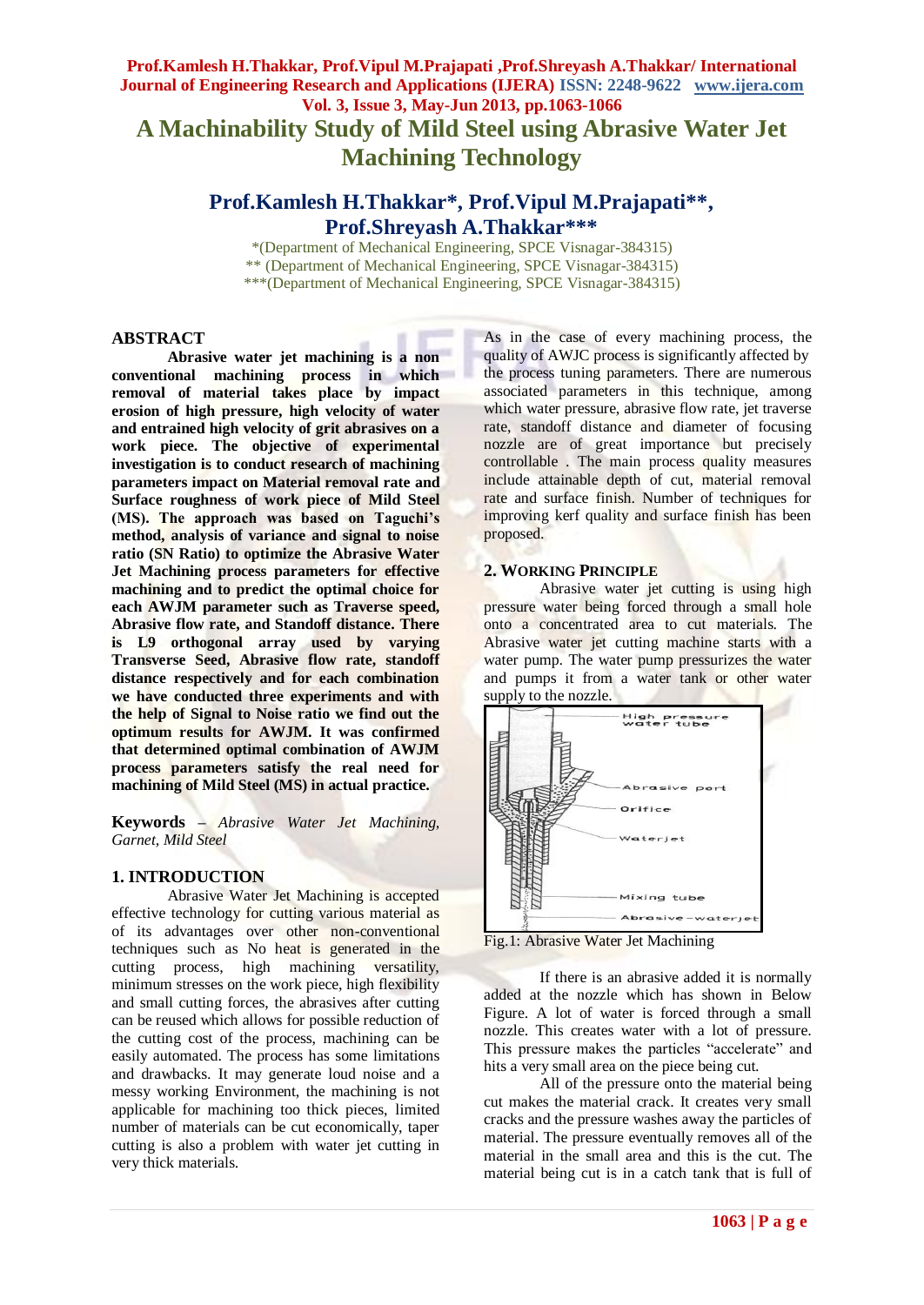## **Prof.Kamlesh H.Thakkar, Prof.Vipul M.Prajapati ,Prof.Shreyash A.Thakkar/ International Journal of Engineering Research and Applications (IJERA) ISSN: 2248-9622 www.ijera.com Vol. 3, Issue 3, May-Jun 2013, pp.1063-1066**

water and other debris. The water is normally raised to just above the material to reduce the splash that may occur during cutting. All of the material that is being removed goes into the catch tank and can later be removed.

## **2.1 ABRASIVE WATER JET CUTTING MACHINE ELEMENT:**

 Abrasive water jet cutting machines have four basic elements: pumping system, abrasive feed system, abrasive water jet nozzle and catcher.

- The pumping system produces a high-velocity water jet by pressurizing water up to as high as 400 Mpa using a high-power motor. The water flow rate can be as high as 3 gallons per minute.
- To mix the abrasives into this high-velocity water jet, the abrasive feed system supplies a controlled quantity of abrasives through a port.
- The abrasive water jet nozzle mixes abrasives and water (in mixing tube) and forms a high velocity water abrasive jet. Sapphire, tungsten carbide, or boron carbide can be used as the nozzle material. There are various kinds of water abrasive jet nozzles.
- Another element of the system is a catcher, for which two configurations are commonly known: a long narrow tube placed under the cutting point to capture the used jet with the help of obstructions placed alternately in the opposite direction and a deep water-filled settling tank placed directly underneath the work piece in which the abrasive water jet dies out.

# **3. EXPERIMENTAL WORK**

## **(A) Material:**

Mild steel is the most common form of steel because its price is relatively low while it provides material properties that are acceptable for many applications. It is often used when large quantities of steel are needed, for example as structural steel. It is the most versatile form of steel. Mild steel – Grade 250 plates were used as the specimens in this study.

#### **(B) Equipment:**

The equipment used for machining the samples was Water Jet Model: DWJ1525-FA which was equipped with SL-V50 pressure pump with the designed pressure of 290 Mpa . The machine is equipped with a gravity feed type of abrasive hopper, an abrasive feeder system, a pneumatically controlled valve and a work piece table with dimension of 3000 mm x 3000 mm. Sapphire orifice was used to transform the high-pressure water into a collimated jet, with a carbide nozzle to form an abrasive waterjet. set up of an abrasive water jet cutting process is The shown in figure.2.

• Voltage: 415 V

- Frequency:-50 Hz
- Phases:- 3
- Power:- 3 kw
- Current:- 5.8 A
- Table size: 3000×3000 mm
- Travel: X Axis: 3000mm ,Y Axis: 3000mm, Z Axis: 250mm



**Fig: 2 - Setup of AWJM with Cutting table**

# **3.1 Design of Experiment (DOE)**

Design of experiments (DOE) is a powerful tool that can be used in a variety of experimental situations. DOE techniques enable designers to determine simultaneously the individual and interactive effects of many factors that could affect the output results in any design. To achieve a thorough cut it was required that the combinations of the process variables give the jet enough energy to penetrate through the specimens.

Most researchers identified Abrasive water jet machining process parameters that greatly affect Response parameter. The Process Parameter like Standoff distance, impact angle, traverse rate, number of passes, abrasive material, abrasive particle size, abrasive shape, and abrasive mass flow rate, focusing tube diameter and focusing tube length water pressure orifice diameter etc. In this paper we have selected process parameter as we have selected process parameter as Traverse rate (mm/min), Abrasive flow rate (gm/min) and Stand of distance (mm) to analyze its effect onr MRR (gm/min) and Surface Roughness  $(\mu m)$  in AWJM.

#### **3.2 CONTROL PARAMETER:-**

**Factor A:** Traverse speed (mm/min) **Factor B:** Abrasive flow rate (gm/min) **Factor C:** Stand of distance (mm)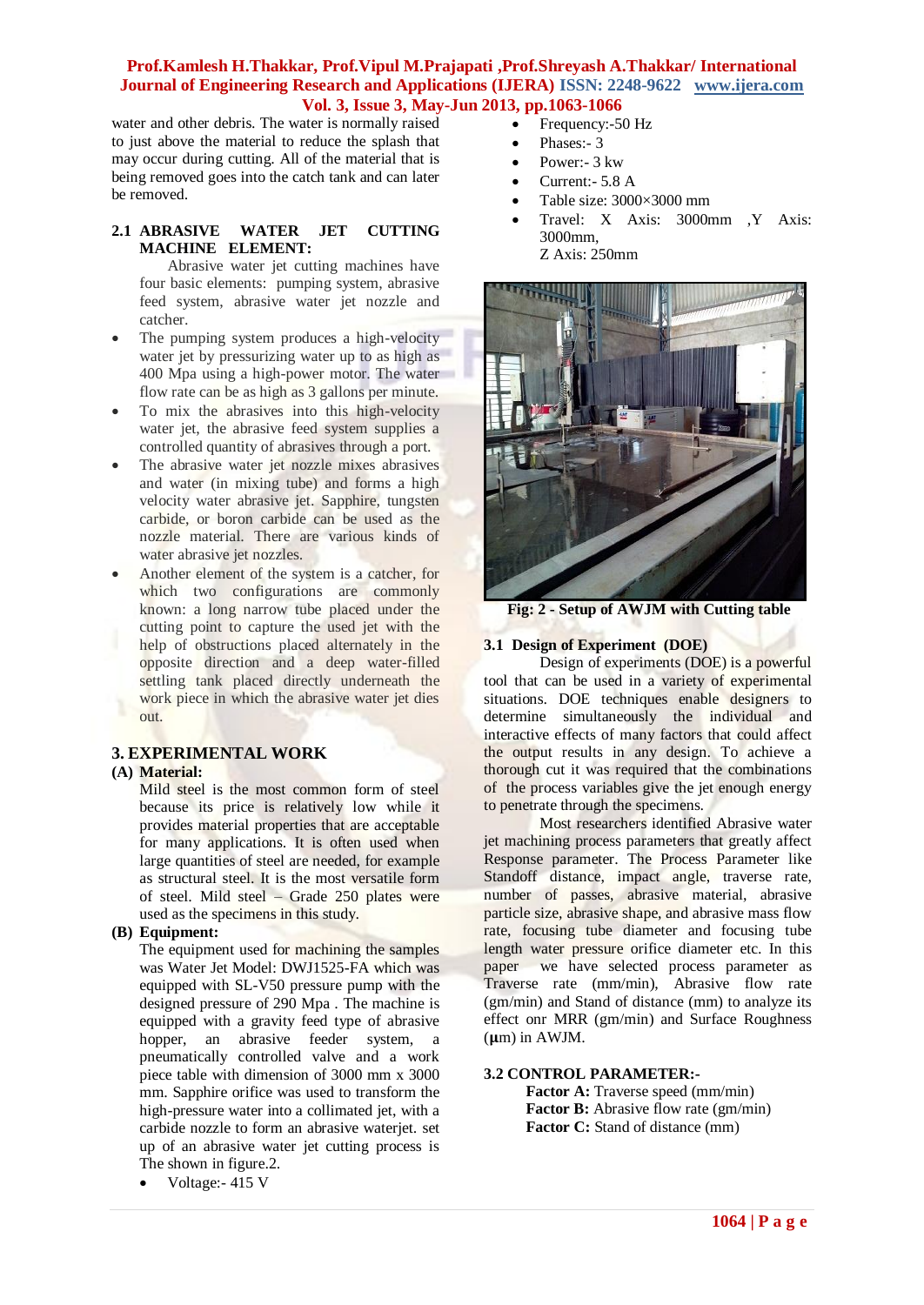## **Prof.Kamlesh H.Thakkar, Prof.Vipul M.Prajapati ,Prof.Shreyash A.Thakkar/ International Journal of Engineering Research and Applications (IJERA) ISSN: 2248-9622 www.ijera.com Vol. 3, Issue 3, May-Jun 2013, pp.1063-1066**

| Factors with level value:- |  |  |
|----------------------------|--|--|
|                            |  |  |

| <b>Factors</b>   | Level | Level | <b>Level</b> |
|------------------|-------|-------|--------------|
| Traverse         | 350   | 300   | 250          |
| speed(mm/min)    |       |       |              |
| Abrasive<br>flow | 250   | 300   | 350          |
| rate(gm/min)     |       |       |              |
| Stand<br>of      | 2     |       | 10           |
| distance(mm)     |       |       |              |

**Table: 1 -Factor with level value** 

#### **3.3 CONSTANT PARAMETERS:**

| <b>Fixed Parameter</b> | <b>Set Value</b> |
|------------------------|------------------|
| Abrasive type          | Garnet           |
| <b>Abrasive Size</b>   | 80Mesh(0.180mm)  |
| Water flow rate        | $5.6$ ltr/min    |
| Orifice diameter       | $0.25$ mm        |
| Nozzle diameter        | $1 \text{ mm}$   |
| Impact angle           | $90^0$           |
| Focusing tube diameter | $0.8$ mm         |
| Work piece thickness   | $10 \text{ mm}$  |

**Table: 2 -Fixed parameter**

#### **3.4 L9 ORTHOGONAL ARRAY WITH THREE FACTORS:-**

For each experiment, the machining parameters were set to the pre-defined levels according tothe orthogonal array.

| Sr.<br>No.     | <b>Traverse</b><br>speed<br>(mm/min)<br>(A) | <b>Abrasive flow</b><br>rate<br>(gm/min)<br>(B) | <b>Stand</b><br>of<br>distance<br>(mm)<br>(C) |
|----------------|---------------------------------------------|-------------------------------------------------|-----------------------------------------------|
| 1              | 350                                         | 250                                             | 2                                             |
| $\overline{2}$ | 350                                         | 300                                             | 6                                             |
| $\overline{3}$ | 350                                         | 350                                             | 10                                            |
| 4              | 300                                         | 250                                             | 6                                             |
| 5              | 300                                         | 300                                             | 10                                            |
| 6              | 300                                         | 350                                             | $\overline{2}$                                |
| 7              | 250                                         | 250                                             | 10                                            |
| 8              | 250                                         | 300                                             | 2                                             |
| 9              | 250                                         | 350                                             | 6                                             |

**Table:.3 - L9 Orthogonal array with Three Factors**

# **4. RESULT AND DISCUSSIONS**

Surface roughness is one of the most important criteria, which help us determine how rough a workpiece material is machined. In all the investigations it was found that the machined surface is smoother near the jet entrance and gradually becomes rougher towards the jet exit. This is due to the fact that as the particles moves down they loose their kinetic energy and their cutting ability deteriorates. By analyzing the experimental data of the selected material, it has been found that the optimum selection of the four basic parameters, i.e., water pressure, abrasive mass flow rate, nozzle traverse speed and nozzle standoff distance are very important on controlling the process outputs such as surface

| Sr.<br>No.     | <b>Traverse speed</b><br>(mm/min) | <b>Abrasive</b><br>flow rate<br>(gm/min) | Stand of<br>distance<br>(mm) | Time<br>(min) | <b>MRR</b><br>(gm/min) | SR<br>$(\mu m)$ |
|----------------|-----------------------------------|------------------------------------------|------------------------------|---------------|------------------------|-----------------|
|                | А                                 | в                                        | с                            |               |                        |                 |
| 1              | 350                               | 250                                      | 2                            | 0.850         | 43.130                 | 4.457           |
| $\overline{2}$ | 350                               | 300                                      | 6                            | 0.816         | 44.898                 | 5.349           |
| 3              | 350                               | 350                                      | 10                           | 0.783         | 46.808                 | 5.234           |
| 4              | 300                               | 250                                      | 6                            | 1.000         | 36.667                 | 4.137           |
| 5              | 300                               | 300                                      | 10                           | 0.900         | 40.741                 | 5.804           |
| 6              | 300                               | 350                                      | 2                            | 0.916         | 40.029                 | 5.046           |
|                | 250                               | 250                                      | 10                           | 1.100         | 33.334                 | 4.511           |
| g              | 250                               | 300                                      | 6                            | 1.080         | 33.846                 | 4.635           |
| 9              | 250                               | 350                                      | 2                            | 1.060         | 34.375                 | 3.963           |

Table: 4 –Result Table

roughness. The effect of each of these parameters is studied while keeping the other parameters considered in this study as constant

## **4.1 ANOVA ANALYSIS 4.1.1 Main effect plot of MRR**



**Fig.3:- Main Effect plot for SN Ratio (MRR) v/s Factors**

- Above plot shows the main effect plot of MRR at different parameters like Traverse speed, Abrasive flow rate and Stand of distance in Abrasive water jet machining process of MS
- Main effects of MRR of each factor for various level conditions are shown in above figure. According to above figure the MRR increases with three major parameter TS, AFR, and SOD. MRR is maximum in the case of **Traverse Speed (TS)** at **level 1 (350)**, in the case of **Abrasive flow Rate (MFR)** at **level 1 (350)**, and in the case of **Standoff distance (SOD)**  MRR will be maximum at **level 1 (10)**. So the optimal parameter setting for the MRR found **TS (350) MFR (350) SOD (10).**

**4.1.2 Main effect plot of SR:**